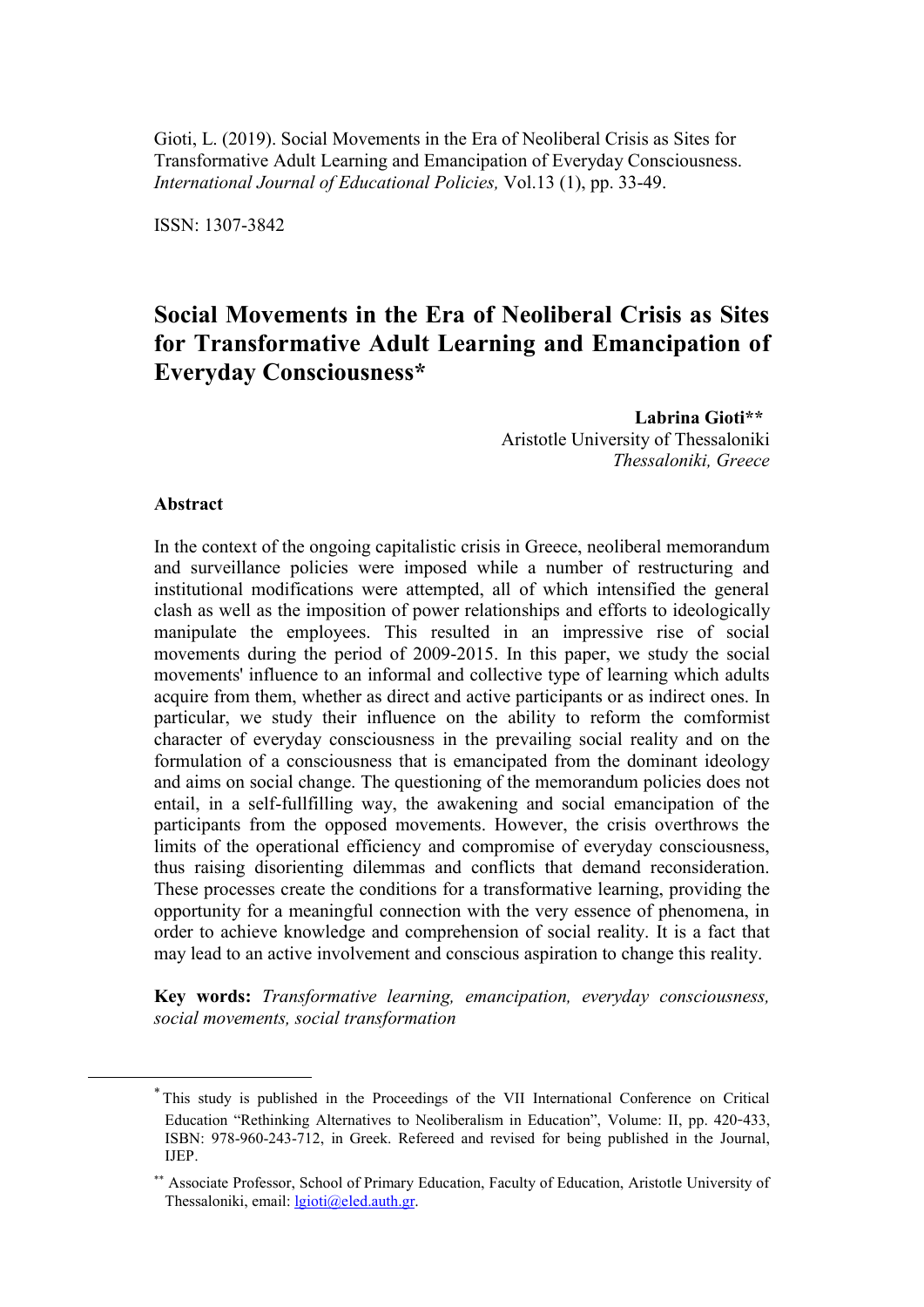## **Introduction**

During the increasing, on a global scale, economic crisis "the optimistic apologetic ideologemes of the capitalist economy make way for a speech that is overtly authoritarian and pessimistic.... [which] uses more and more as an apocalyptic argument Margaret Thatcher's devastating 'There is no alternative' ..." (Patelis 2011, p. 18). The crisis that the neoliberal agenda and its applied policies induce, cause deep fractures which, combined with the absence of a positive and appealing prospect, lead to a generalized distress, since apart from the already miserable lower classes, the middle classes are more and more marginalised and impoverished. Moreover, the increasing unemployment and the prevailing precarious employment take away hope, especially from younger generations and thus, for many people, give a sense of living in "dark times" (Hill et al. 2016, p. 3, 28; Mayo & al. 2013, p. 680).

Meanwhile, quite often, maybe even inevitably yet not always, the people in power, according to Foucault (1982), reach a fighting state possessed by a feeling of permanent challenge and a readiness for resistance. This fighting disposition becomes evident through the collective organization and resistance of individuals, through the development of a wide range of social movements as an attempt to overcome desperation and emotional inactivity and mostly as a need to fight "...to change a world that we do not like even if we do not have a recipe for doing so" (Mayo & al. 2013, p. 680).

Indeed, the severity of the capitalistic crisis triggered a worldwide emergence of several social movements. In Greece, especially after her submission to memorandum and surveillance mechanisms, signs of public uprising and protest were apparent quite early and were the answer to such policies as well as an objection to ΤΙΝΑ, through numerous social movements (labour movements with mass strikes, the movement of the squares, the "I don't pay" movement, educational movement etc.). During the period 2009-15, these movements had a notable rise, were mass and fierce since they expressed the discontent and resistance of an extended majority of employees and citizens, although since the past two years they have subsided significantly.

34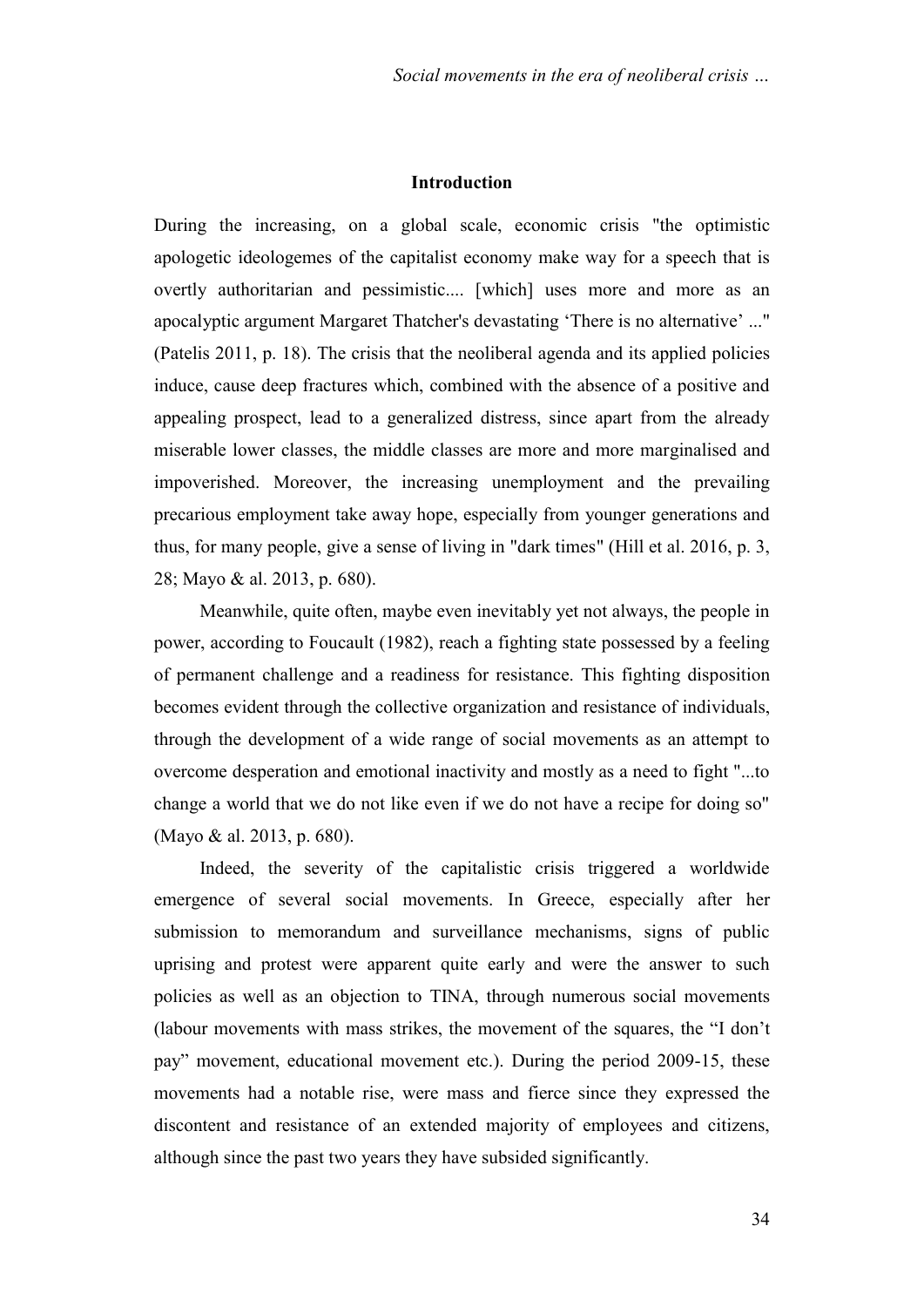## *Social movements in the era of neoliberal crisis …*

It is a fact that people gain, on a daily basis, either a formal learning, through educational activities and programs offered by a variety of institutions and organizations and have some type of formal or typical accreditation, or a nonformal learning through semi-structured learning activities which take place in workshops, seminars, events and training activities. They also gain an informal learning as well, through their interaction with people and situations in which they are involved in their everyday life and also in various contexts and forms of selfeducation, outside of educational institutions, in a spontaneous, non-organized way without planning (Sumner 2013; Rogers 2002). It is these everyday activities precisely, that capture the informal learning that takes place during the activities of the social movements as well as the ability to facilitate the accumulation of experiences which will end the alienation through collective action. Since these exact experiences and activities bring about important opportunities for a transformative learning which will emancipate everyday consciousness and will impel to action for social change (Sawan 2013, p. 545; Brookfield 2002).

In this paper we elaborate on the theoretical and conceptual analysis of social movements in relation to the adult's socially transformative learning and its contribution in social change. Specifically, it investigates the influence of social movements to the adults' learning whether they are direct, active members or indirect ones or even if they do not belong to a movement, yet are affected by them. Adults accept social movements' effects on the ability, on the one hand, to reform the conformist character of the everyday consciousness in the dominant social reality and the present juncture that binds it, and on the other hand, on the formulation of a consciousness that is emancipated from the dominant ideology and one that will aim on social change. In particular, the purpose of the present paper is to study the rise of the social movements in the period during the peak of the economical crisis (2009-2015) and their influence to the adult population's transformative learning on developing people's critical consciousness and to their ability to participate actively in the political and social change.

## **Common sense and everyday consciousness**

"Common sense" or "common logic", a term introduced by Gramsi (1971), is always inextricably dictated by an opinion about the world. It included the common practical wisdom that is applied in an everyday context along with the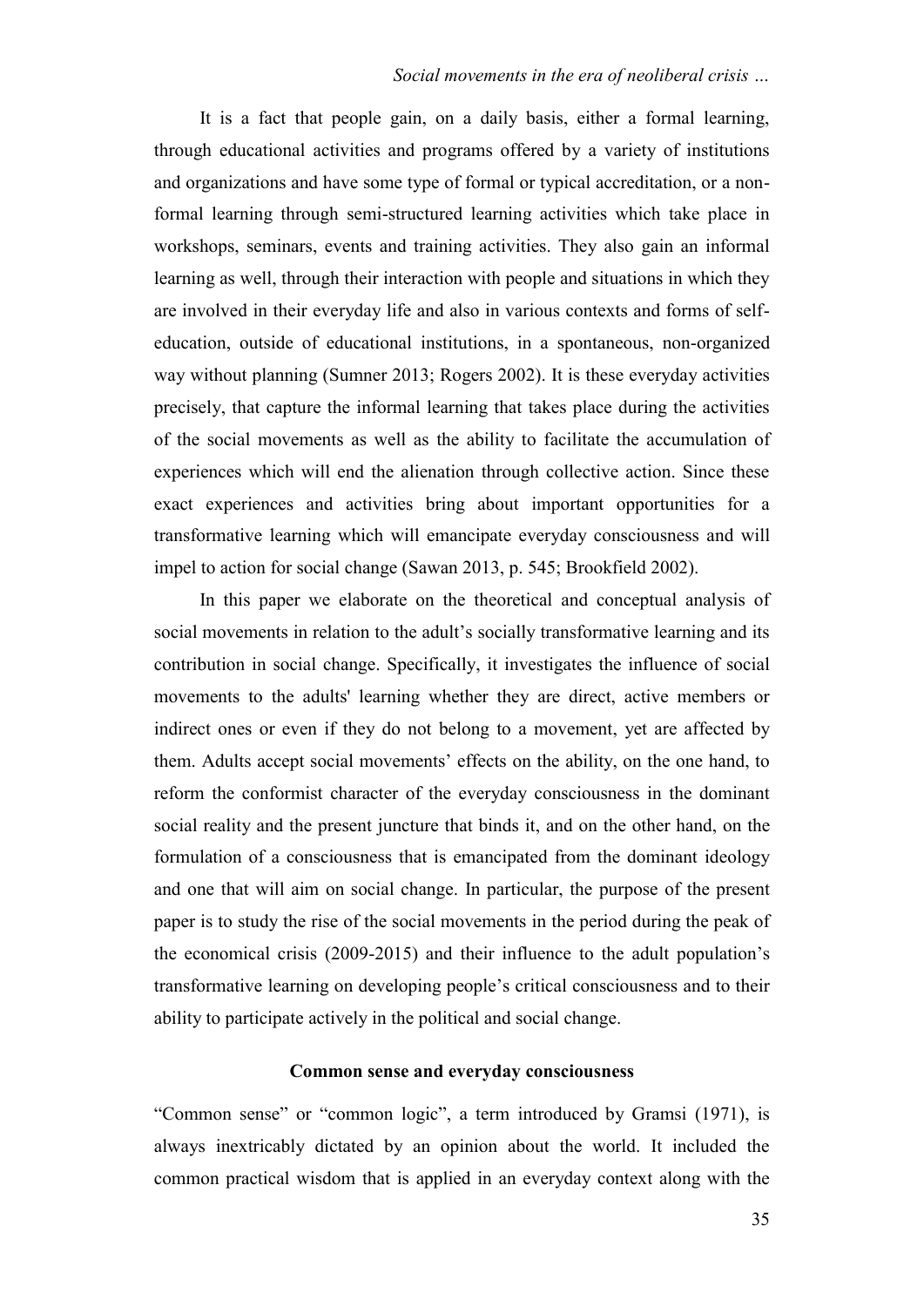assumptions that dictate it and its context is determined based on the social classes. Therefore, different social classes have a different common sense (Winch & Gingell, 1999, p.107). Thus, the decisions that derive from it are a subjective expression of some kind of dictated public opinion. In other words, common sense is a theoretical context of assumptions, stereotypes or ideologies that helps in the decision making for an immediate resolution of the demands in conflict, however the further our quest for fundamental or comprehensive principles goes the more theoretical our deductions become (Elias & Merriam 2005, p. 5; Pring 2004, p.145).

As relevant and undifferentiated, when it comes to context, characteristics and form, according to Gramsci's term, is the term of everyday consciousness as well, which one could say that gives substance to the subjective intake of common sense (Mitsopoulou 1994). When we use the term everyday consciousness, we mean the spontaneous formulation, in a random, fractional, non-systematic way, of individual or mass ideas or else the formulation of the perceptions of the common sense which directly reflect a total of everyday situations expressing mostly, their seeming, empirical and often unconscious intake. It constitutes a theoretical context of assumptions or stereotypes or ideologies that mostly draws from direct experience (everyday practical activity, interpersonal dealing and interaction with other people), or indirect-collective experience (oral or written narrations) and/or the collective experience of the people (sayings, proverbs, various forms of folklore), often unconscious without the intervention of critical reflection based on which, everyone makes their decisions and conducts their affairs (Brookfield 2011; Pavlidis 2003a, pp. 94-5 & 2004; Elias & Pring 2004; Merriam 2005; Mitsopoulou 1994). It is formed through the dominant social-class relationships and thus expresses a consensual attitude towards, eventually, the dominant sociopolitical and economic system which, as long as it is not questioned, is reproduced. That is why these ideas are the main flow of thoughts and ideas and constitute a form of mass ideology (Pavlidis 2003a; Mitsopoulou 1994).

Everyday consciousness has a plasticity since it is renewed, modified and filled with new information that bring new ideas either scientific or philosophical or journalistic that govern people's everyday life. It is characterized by an objectified realism and a factual necessity that will facilitate the effective making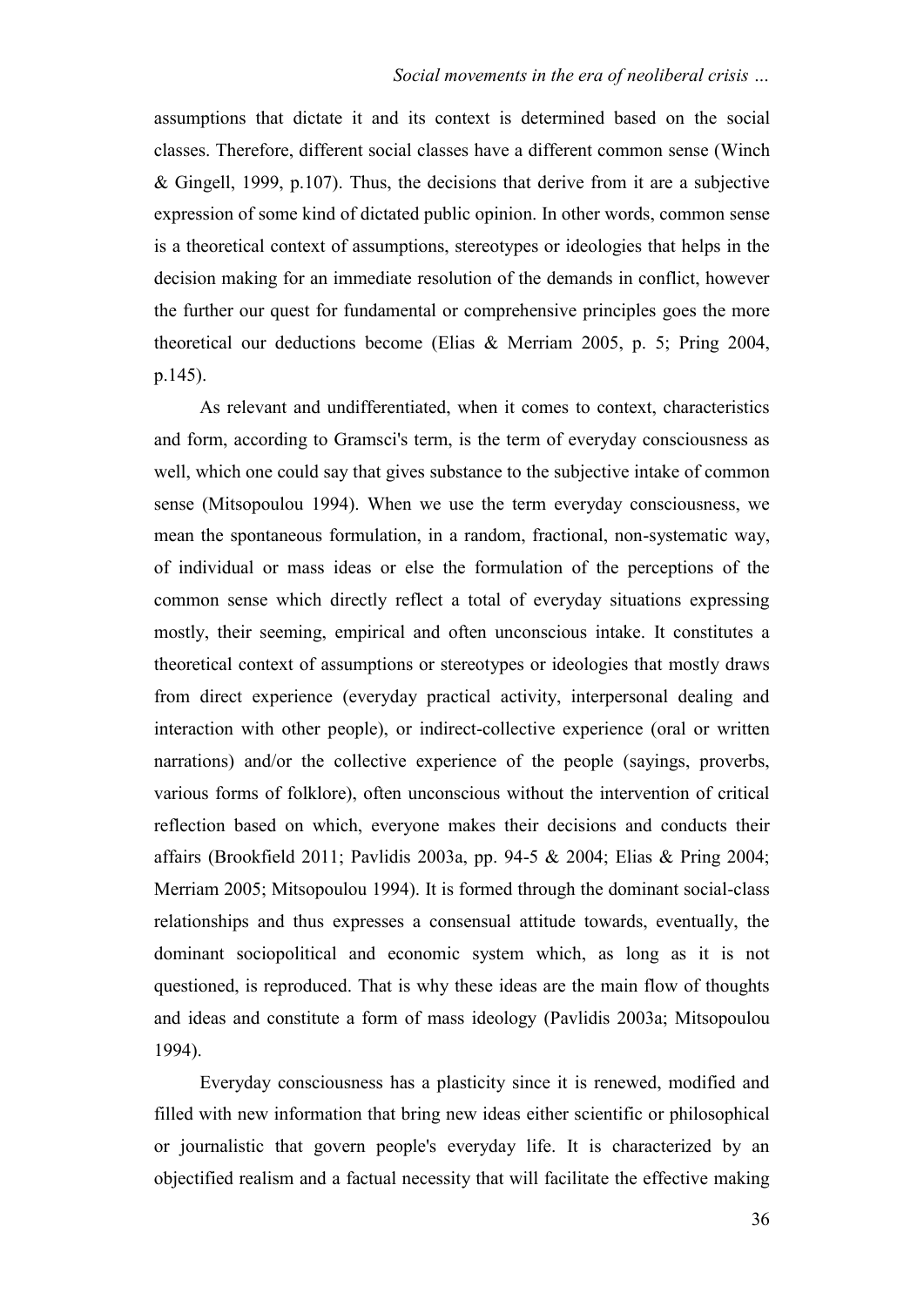and application of decisions concerning the practical affairs of everyday life (Pavlidis 2003a, p. 95). Its ideas have a strongly inflicted, collective and empirical/factual character whose power often lays in an automatic reproduction of its self-evident individuality. For example, in order to understand its automatic, reproductive character, one can think of the widespread false perception about the name of buses with a bellow which are called "harmonica" while they, obviously, resemble more an accordion.

In this confinement of consciousness within the sustainable daily routine economy also lays the cause of insufficient knowledge of the common sense, which comprises the context of everyday consciousness, on the base of its practical functions and fails to distinguish the relevance between contradictory phenomena and processes (Pavlidis 2015, pp. 4, 12 & 2003a, p. 95). This empirical assumption of the world makes clear only the partial, the obvious, the outside-seeming side of things which comes out as finite and static while their relevance, historicity and totality elude. Plus, the more functional are the perceptions of the common sense, the more the everyday consciousness is turned into an "absolute, generalized and catholic archetype, a dogma" (Pavlidis 2003b, p. 16).

It is, thus, rational to ask: What, when, where, why and how... is the everyday consciousness emancipated? How can it be transformed into a unified thinking and action which will seek to find opportunities to dispute and change unfair social systems and the social reality that supports them? (Kincheloe  $\&$ McLaren 2005, p. 291; Pavlidis 2003b, p. 98).

#### **Transformative learning and emancipation of everyday consciousness**

According to the theory of "transformative learning" which was developed by Jack Mezirow as a resultant of the Freudian psychoanalysis and the Marxist sociopolitical emancipation, there is no deeper human need than understanding the meaning of our experiences (Mezirow 1991). Hence, he claims, that learning constitutes a process of meaning making, during which a former experience is used in order to give to it a new or revised interpretation which will later direct the person's future understanding, evaluation and actions (Mezirow 1996, p. 162). Transformative learning concerns the process through which we transform the meaning-making process, that is our certain frames of reference: habits of mind,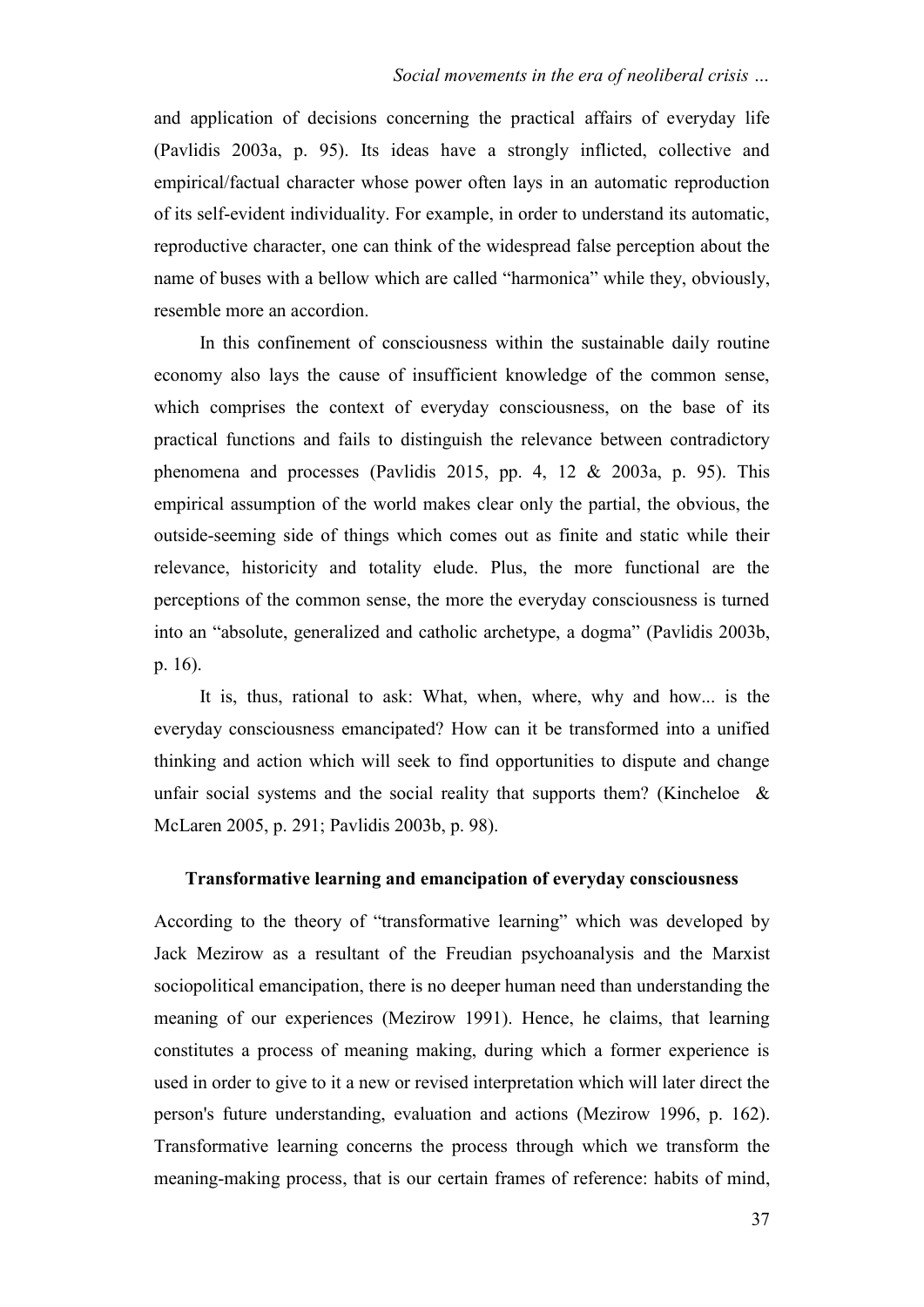meaning perspectives, meaning schemes. Therefore, we transform the way we have learned to interpret things, our perception system, our personal ideology, the various ways of learning but also our mental or practical habits and many other dispositions which are transformed into meaning associations-views when they are used to interpret a certain situation and/or decision making concerning the passage in action. In other words, our everyday consciousness (Mezirow et al. 2007, p. 47 & 1990, pp. 1-2).

The transformation, when it comes to everyday consciousness, takes place either when we experience an "activating event" (Cranton 2002; Keen & Woods 2016) or a "disorienting dilemma", which is triggered by a life crisis or a major life transition (Mezirow 1998; Mälkki 2012) or else when we experience a number of contradictions that provoke a "crisis" (Brookfield 2009). Moreover, it takes place when we have an accumulation of transformations in meaning schemes which lead to a significant contradiction between the meaning habit and the meaning perspective and consequently lead to a conflict that permeates people's relationship with reality. A "crisis" overthrows the sustainable daily routine economy, to such a degree that the automatized, common belief and its consequent actions are insufficient to manage effectively everyday affairs. Such an overthrow questions the limits of the operational efficiency and the conformist tendency of everyday consciousness, leading it to conflicts and raising disorienting dilemmas that demand reconsideration processes (Mezirow et al. 2007; Pavlidis 2003b).

Transformative learning presupposes *critical reflection*, through which fundamental assumptions as well as our instructional principles and the base of our reasoning are put in question. However, the fact that we use critical reflection does not entail evaluation of what we use critical reflection upon. Evaluation is the specific difference between reflection and critical reflection. Although reflection, in general, can be an integral part of the decision making process concerning actions and also can include a later criticism of this process, critical reflection cannot be perceived as an integral part of the immediate action process. It, necessarily, presupposes a gap, a distance between decision and action, through which the views will be re-evaluated and in case it is deemed necessary for them to change. Critical thinking reflection constitutes an emancipation process that will allow us to become critically aware and it is not related to how but to why we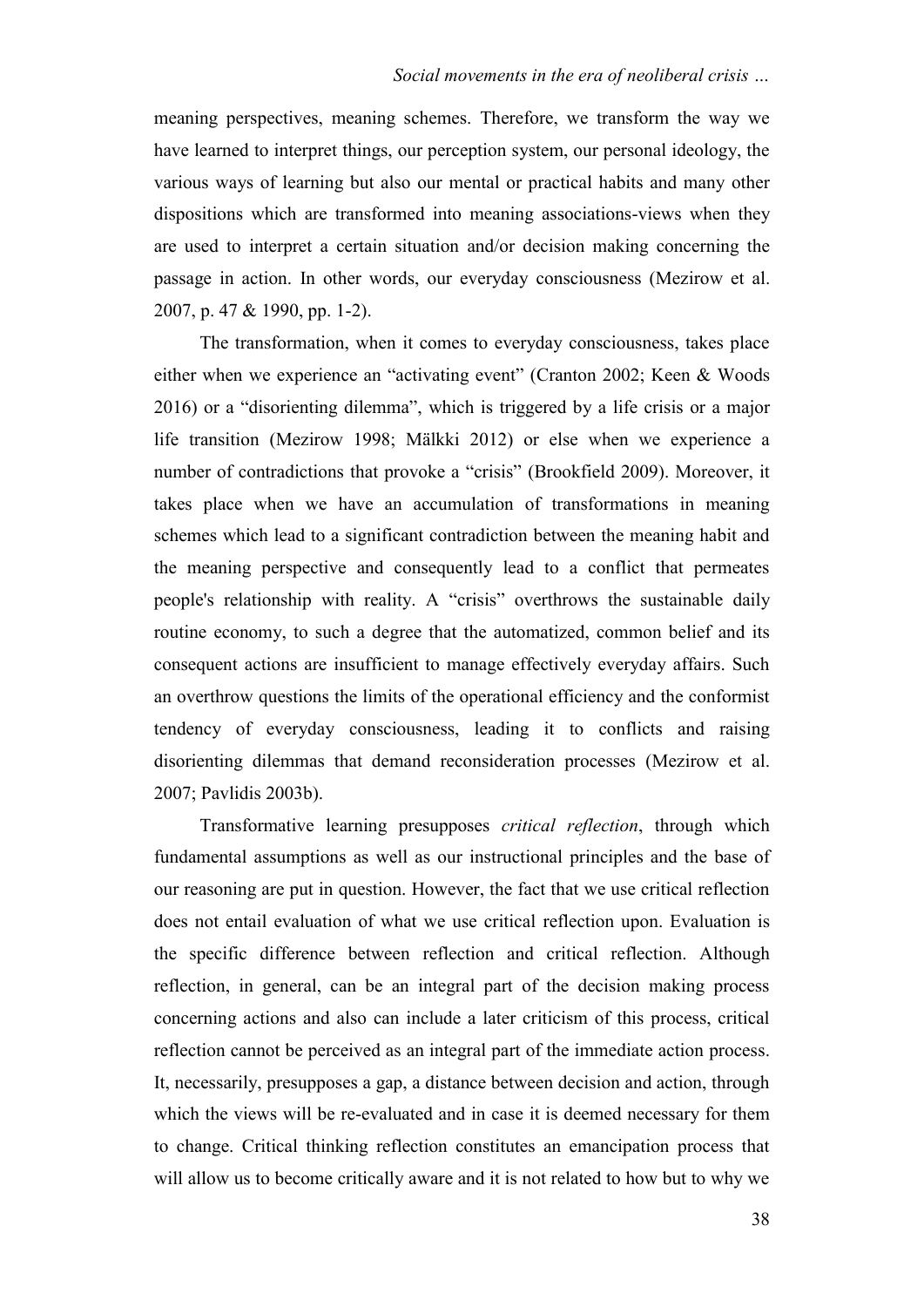shall act and also the reasons and consequences of our actions (Gioti & Fourlas 2014; Brookfield 2011 & 2009; Finger & Asún 2001; Mezirow 1998 & 1990). Therefore, we should comprehend the ways in which we can use critical reflection about the way we perceive reality that is about the meaning perspectives -in grammar- and not about the meaning habits -on the surface- where unfortunately the greatest part of learning takes place (Colley et al. 2013, p. 692; Kokkos 2010; Mezirow 2003; Mezirow et al. 1995, p.131).

The overthrow of reference contexts either on a micro-, meso- or macrolevel results in some kind of transformative experience for people, which at first is oriented towards the individual transformation of the meaning associations-views and afterwards moves towards the transformation of social associations-views. Actions on a personal level often include some kind of social action that, in some cases, means a collective political action (Mezirow 2003; Mezirow et al. 1995, p. 131). At the same time, transformative processes provide the opportunity for a meaningful connection with the very essence of phenomena, in order to achieve knowledge and understanding of the social reality which may lead to an active involvement and conscious aspiration for its change (Pavlidis 2003b; Mezirow at al. 2000; Brookfield 2005 & 2009).

If these processes aim only to the subject's adaptation to society and not to profoundly transform society then it is determined by the highly important establishment of the role of the dominant ideology as a critical factor for a deep understanding of the emancipation, the misleading and the obfuscation of people's everyday consciousness so as to maintain, legalize and reproduce the existing economic and social inequalities (Brookfield 2005). Such establishment takes place when this type of critical thinking is cultivated, as characteristically quoted by McLaren & Kinceloe (2005, pp. 307-312) an "evolving criticality" which will promote the understanding of the relationship between social structures and ideological and hegemonic thinking schemes that limit people's imagination and actions.

In the era of the expanded capitalistic crisis, the emergence of social movements comprises a vital space for the adult learning which, due to the escalation of conflicts and changes that the crisis brings in peoples' relationship with reality, gains, potentially, advantageous conditions for transformative learning processes.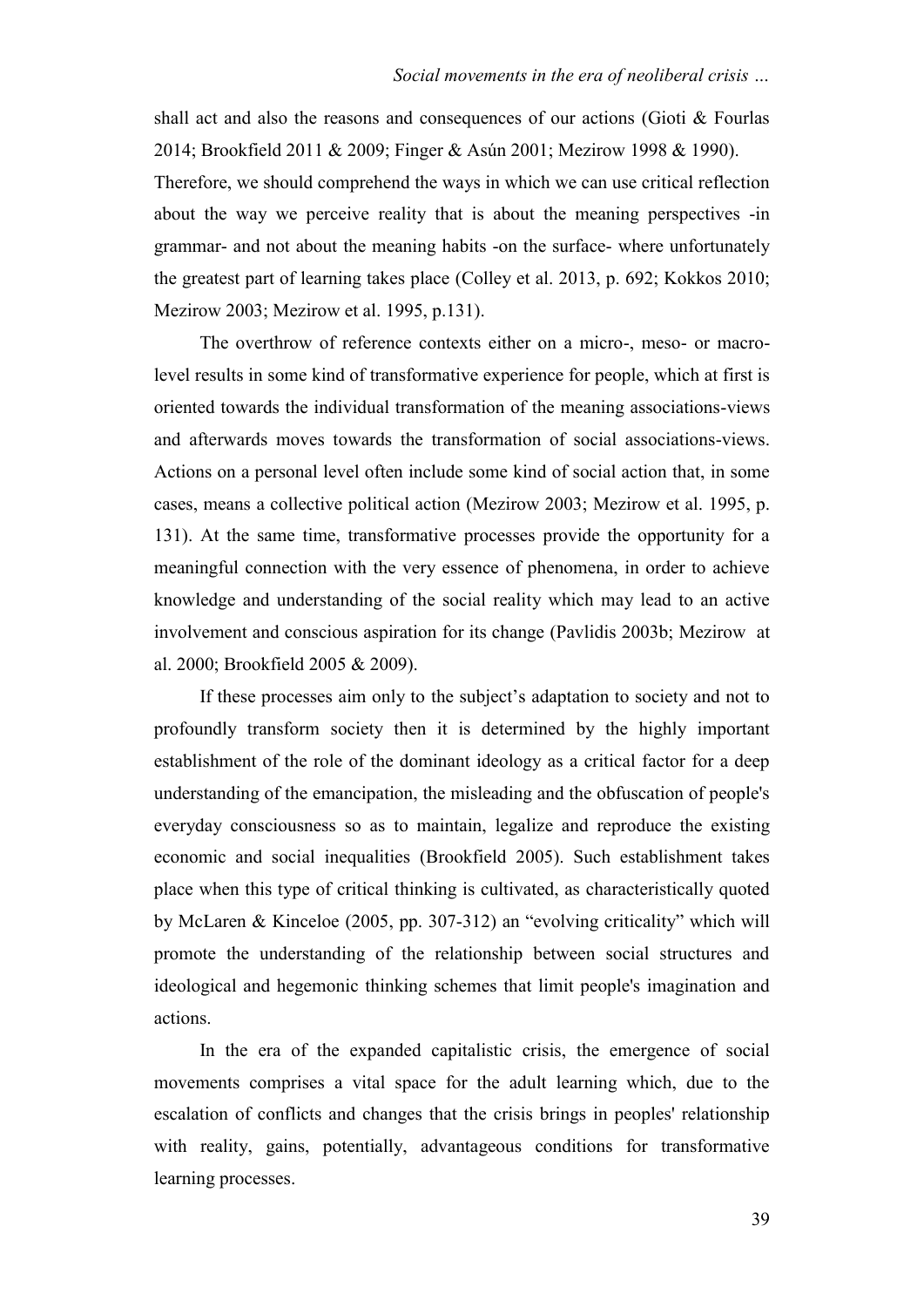#### **Social movements as sites for adult learning**

A big part of the bibliography about the education of adults, has dealt, in the past years, with the study of the wider socio-cultural and political context inside which, adult learning takes place and it has also dealt with how the context itself forms and becomes an integral part of the learning interaction (Pavlidis 2015; Merriam 2010 & 2005; Brookfield 2002; Zald 2000; Mezirow 1998 & 1996; Benford 1997; Sleeter 1996). Indeed, some claim that the social movement is the ideal context for prompting an adult learning that aims at social justice and social change (Roy 2013; English & Mayo 2012; Hall et al. 2012; Torres 2011; Hall 2006; Holst 2002; Kilgore 1999). Particularly, today, as emphatically Preskill & Brookfield (2008, p. 199) claim, when community is made difficult by social and technological developments that force us further and further apart into a chaotic assemblage of fractured individual existences, finding ways to bring people together, disseminate alternative information and encourage collaboration and engagement is crucial to building solidarity.

Using a wider term, we could claim that a social movement is a peculiar kind of organized collegiality that seeks to change certain dimensions of the social class (Zald 2000) can be understood as Mario Diani defined (1992, p. 165) "a network of informal interactions between a plurality of individuals, groups and/or organizations, engaged in political or cultural conflict on the basis of a shared collective identity". It consists of a set of opinions and beliefs in a population which represents preferences for changing some elements of the social structure and/or reward distribution of a society. The shared beliefs and solidarity are mobilized about conflictual issues, through the frequent use of various forms of protest (Della Porta & Diani, 199, p. 16). "A social movement organization (SMO) is a complex or formal organization which identifies its goals with the preferences of a social movement or a countermovement and attempts to implement these goals." (Zald & McCarthy 1979, p. 2)

Among the different theoretical traditions that SMs study, three basic components of social movements have been identified: *networks of relations between a plurality of actors*, *collective identity* and *conflicting issues* (Hall 2006; Bluechler 2005; Benford 1997; Diani 1992). Most social movements try to influence the decisions of those in power while revolutionary movements, which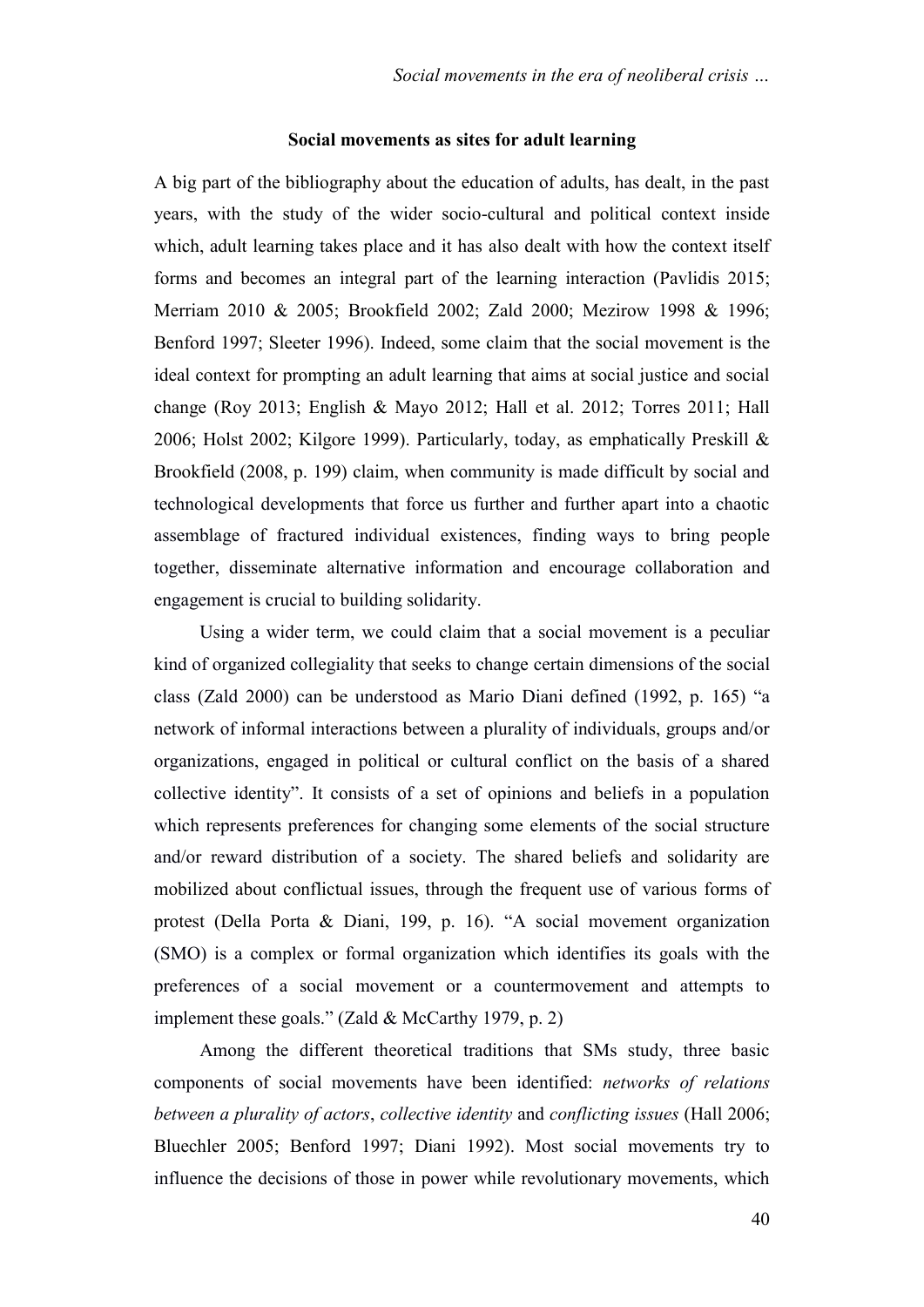are a subset of the social movements, try to change fundamentally the face of power. Accordingly, the extent of change that SMs promote varies, some seek power and others fight for more fundamental transformations (Goodwin 2005). Social movements are distinguished coarsely in two types: old and new. Old social movements are composed of the organized labour class and are class-based, practice recognized strategies such as strikes and work to rule and get involved in organized politics (Sumner 2013, p.586). However, post-war, a wide perception of compliance prevailed as a consequence of the traditional politics' dissolution, resulting in the depression of the explicit pleas for political changes that would be collectively beneficial. New social movements (NSM) emerge during the 50s and 60s and as conservatism had gained ground ideologically, they attempted to disconnect from their class basis (Taylor et al. 1992, p.554). The NSMs that emerge, like the peace or the environmental or feministic movement etc. are more issue-specific, cut across class lines, employ a wide variety of unconventional tactics and operate more outside the realm of organized politics (Sumner 2013, p. 587; Zald 2000; McCarthy 2000 in Sumner 2013, p. 586; Sleeter 1996, p. 239; Diani 1992).

Many theorists of NSMs claim that "the contradictions and structural strains identified by Marx no longer hold in the contemporary era, at least not in the manner identified by Marx, and that new structural determinates of conflict have emerged" (Crossley 2002, p. 125). NSMs emphasize on the subtopic which is deemed more important than the catholic and on dissimilarity rather than collegiality (Sleeter 1996, p. 239). The political dimension is organized around a common identity, whose autonomy and establishment of rights they seek. This collective identity draws from the common interests, experiences and solidarity among the members of a team and its building process is an important issue when it comes to the interpretation of complaints and discontent in not only the so called NSMs but in all kinds of collective actions and it is, also, connected with the development of politicized collective identities (Taylor et al. 1992). NSMs support political action as an action that questions the so far clear distinctions between the private and the public, the personal and the political (ibid). However, the political action of the NSMs that establishes this collective identity contains "the double prospect of autonomy and consolidation, but also the possibility of descent into sectarianism and political impotence" (Carroll 1997, p. 275).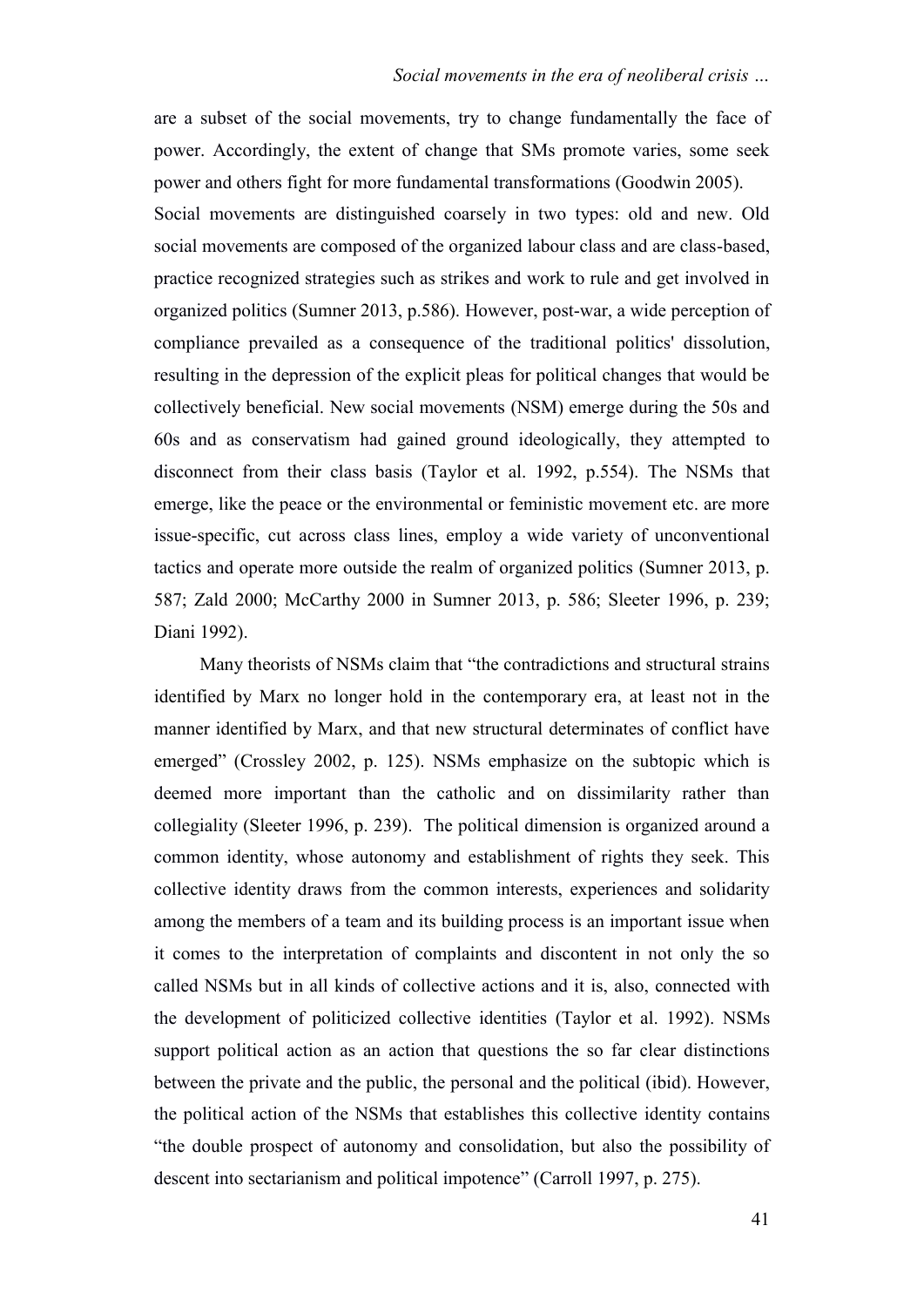SMs are learning sites of major importance (Sumner 2013; Holst 2002). People that participate in SMs gain a mutual learning from one another as well as from the overall struggling context in which they are involved under their own conditions. The learning that is associated with SMs according to Hall et al. (2011) is a learning both from people inside SMs and from people outside SMs either as a result of actions taken or simply from the very existence of the SMs. Moreover, a significant part of learning is related to the conflicts and tendencies created inside the movement while it has been found that many active members of movements are worn out and as a result they realize that no change can be achieved through them [\(Zielińska](http://www.tandfonline.com/author/Zieli%C5%84ska%2C+Ma%C5%82gorzata), [Kowzan](http://www.tandfonline.com/author/Kowzan%2C+Piotr) & [Prusinowska](http://www.tandfonline.com/author/Prusinowska%2C+Magdalena) 2016).

Learning in SMs, as a type of collective learning of individuals and teams that are involved in a collective action to resist the dominant status quo, to fight for social justice and for political equality or to defend or even promote a common social vision, is developed through the interaction among conflicting teams (Pavlidis 2015; Roy 2013; Sumner 2013, Hall & al. 2011; Torres 2011; Kilgore 1999). In this context, the understanding of the relationship between collective consciousness and collective action constitutes a vastly interesting issue that concerns how personal transformation can arise through collective learning and particularly, as a transformation of the everyday consciousness of the subjects involved either directly, indirectly or peripherally with the SM (Anyon 2014; Taylor et al. 1992, p. 352).

However, NSMs are socially constructed examples and thus their participants are not by default people that share a commonly structured idea. Through this perspective, there are no a priori collective political actors but instead they are created in the SMs activity context. The way in which the learning that takes place can be observed and studied, is based on the exploitation of certain analytical categories and distinctive characteristics, both for the individual like: the identity, the consciousness, the sense of duty, the sense of value, the sense of relevance and for the team like: the collective identity, the acknowledgment of the team, solidarity and organization (Anyon 2014, pp.10-11; Buechler 1995; Kilgore 1999). Furthermore, according to McAdam, McCarthy & Zald (1988), as it is mentioned in Taylor et al. (1992, p.349), emphasis should be given to the micro-motivation processes that connect the macro with micro and which generate a collective action as they substantiate the importance of bonds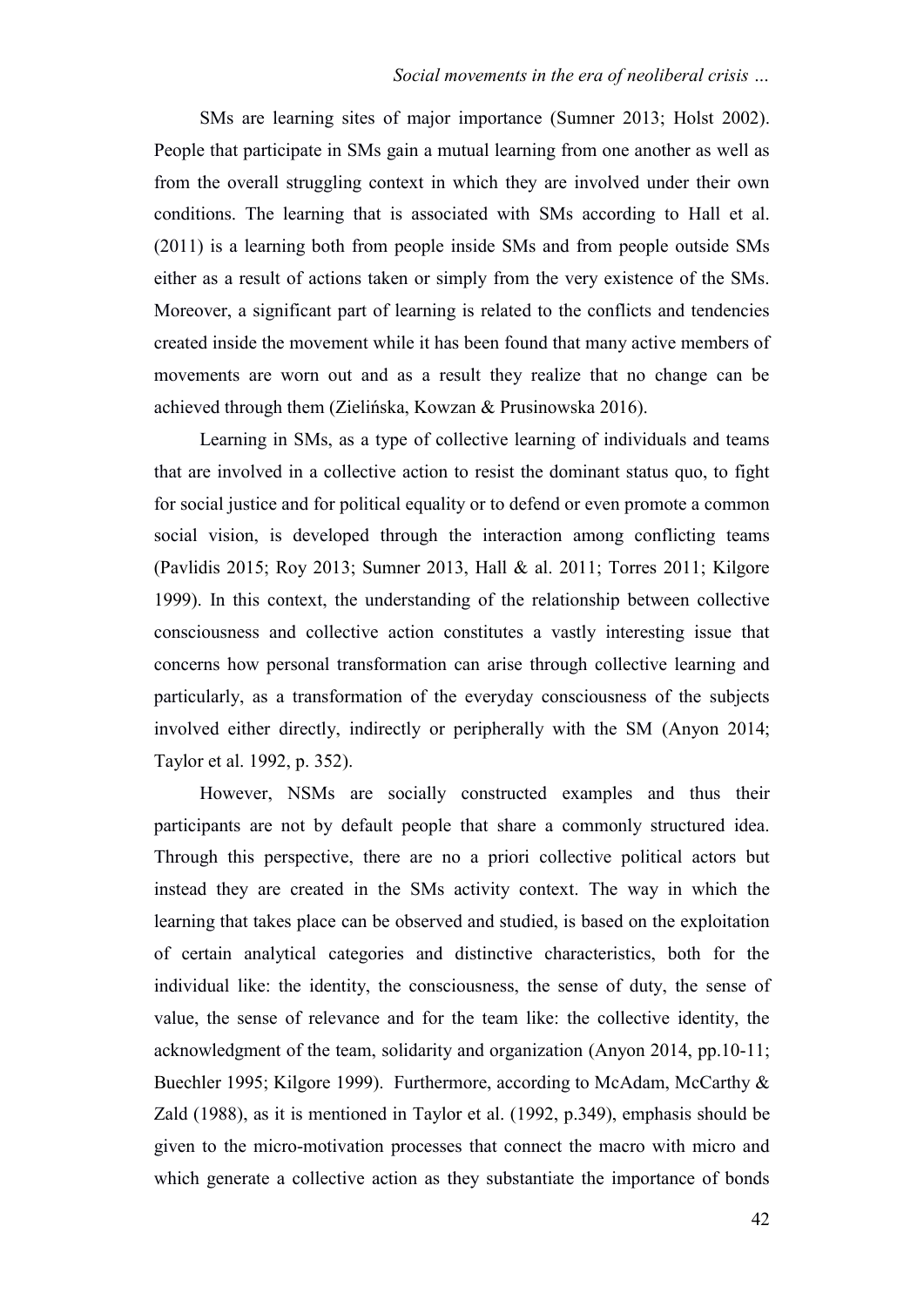among the pre-existing teams for the construction of movements and approach typeless networks, with strong bonds between them, as "the main constructional parts" of SMs. Moreover, another really interesting fact is that still latent is the understanding of the way these networks transform their members into political actors and the way the structural inequalities are translated into a subjectively experienced discontent (Taylor et al. 1992).

## **Conclusion**

The establishment of the collective identity and the involvement in collective action through SMs were historically the starting point for creating politicized identities as well as transforming and emancipating everyday consciousness. The movements that emerged in the period of the peak of the crisis (2009-2015) in Greece declined quite quickly, no matter how mass and fierce they were and no matter how severe the capitalistic crisis was. Their emphasis on the partial character of claiming through attempting to change some aspects of reality combined with the incrimination of the elevation of their agenda's class character and/or with its concealment, produced partial collectives, disconnected from their structural components and also political identities and actions. The emergence of a "left" government after the elections which played a big role in their creation, confirmed the previous education of the masses that took part in the logic of assigning the management of the "evils" of the system, which could be eliminated through negotiation and activism within the system's limits. It invested in the spontaneous emergence of a struggling condition of mostly the middle-class that was deeply affected by the memorandum policies and when they failed to fulfill the vain hopes that people had, these movements declined. Therefore, a big part of the movements of this period did not associate their struggle imperative with the profound questioning of the sociopolitical and economic system and with the class character of its imposed policies; neither did they prepare the ground for a harsh class conflict with probable serious losses. Lastly, they also did not promote a dialectical understanding of their role and actions, and/or their failure, concerning the contradictions and internal relationships as well as dynamics that were developed within them or in their circumference and concerning their ability to bring social change. Paula Allman (in Colley et al. 2013, p. 697) clarifies that "it is important for those committed to a critical transformative social vision to make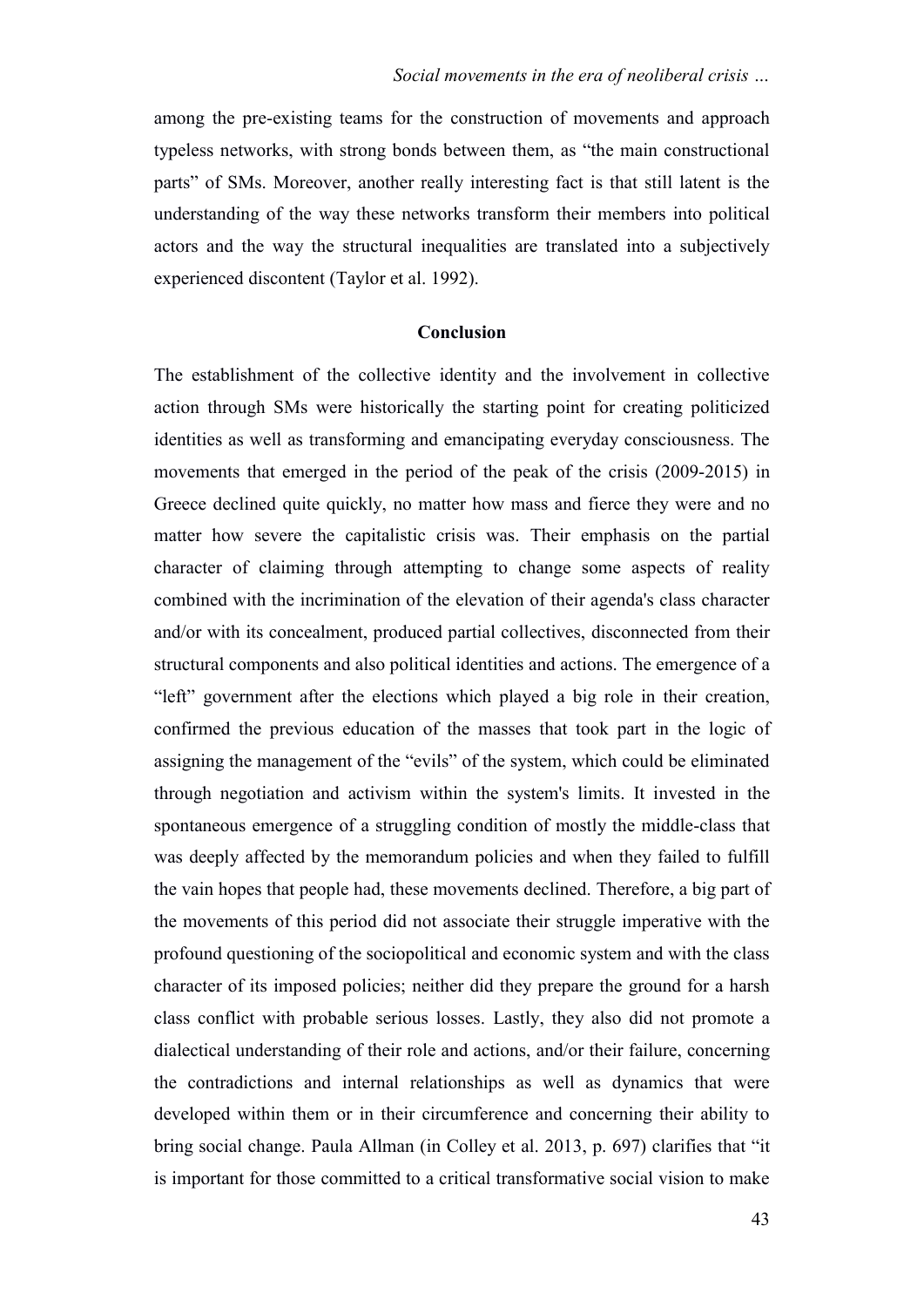a distinction between the 'critical/revolutionary' action or the 'uncritical/reproductive' action, approaching, through the logic of dialectical materialism, the transformation of people's consciousness as a consciousness based on the internal relationship between subjectivity and collegiality, between thought and action, as a 'unification and conflict of opposites'".

## **References**

- Anyon, J. (2014) *Radical possibilities: Public policy, urban education, and a new social movement*. Routledge.
- Benford, R. D. (1997) An insider's critique of the social movement framing perspective. *Sociological inquiry*, *67*(4), 409-430.
- Brookfield, S. (2002) Overcoming alienation as the practice of adult education: The contribution of Erich Fromm to a critical theory of adult learning and education. *Adult Education Quarterly*, *52*(2), 96-111.
- Brookfield, S. (2005) The power of critical theory for adult learning and teaching. Berkshire;England.*Open University Press, McGraw-Hill Education*.
- Brookfield, S. (2009) The concept of critical reflection: promises and contradictions. *European Journal of Social Work, 12*(3), 293-304, DOI:10.1080/13691450902945215
- Brookfield, S. D. (2011) *Teaching for critical thinking: Tools and techniques to help students question their assumptions*. John Wiley & Sons.
- Buechler, S. M. (1995) New social movement theories. *The Sociological Quarterly*, *36*(3), 441-464.
- Carroll, W. K. (Ed.). (1997). *Organizing dissent: contemporary social movements in theory and practice: studies in the politics of counter-hegemony*. University of Toronto PressHigher education.
- Colley, H., Carpenter, S., Saczkowski, T., Mojab, S. & Thompson, R. (2013) From Critical Consciousness to Praxis for Revolutionary Social Transformation: Putting Paula Allman to Work in Adult Education. In: Kawalilak C. and Groen J. (eds.) *32nd National Conference Proceedings of the Canadian Association for the Study of Adult Education (CASAE/ACÉÉA),* University of Victoria, 3-5 June 2013, British Columbia, ISBN: 978-0-88953-364-6, pp. 692-99.
- Cranton, P. (2002) Teaching for transformation. *New directions for adult and continuing education*, *2002*(93), 63-72, online at: [http://onlinelibrary.wiley.com/doi/10.1002/ace.50/full.](http://onlinelibrary.wiley.com/doi/10.1002/ace.50/full)
- Crossley, N. (2002). *Making sense of social movements*. Buckingham, UK: Open University Press.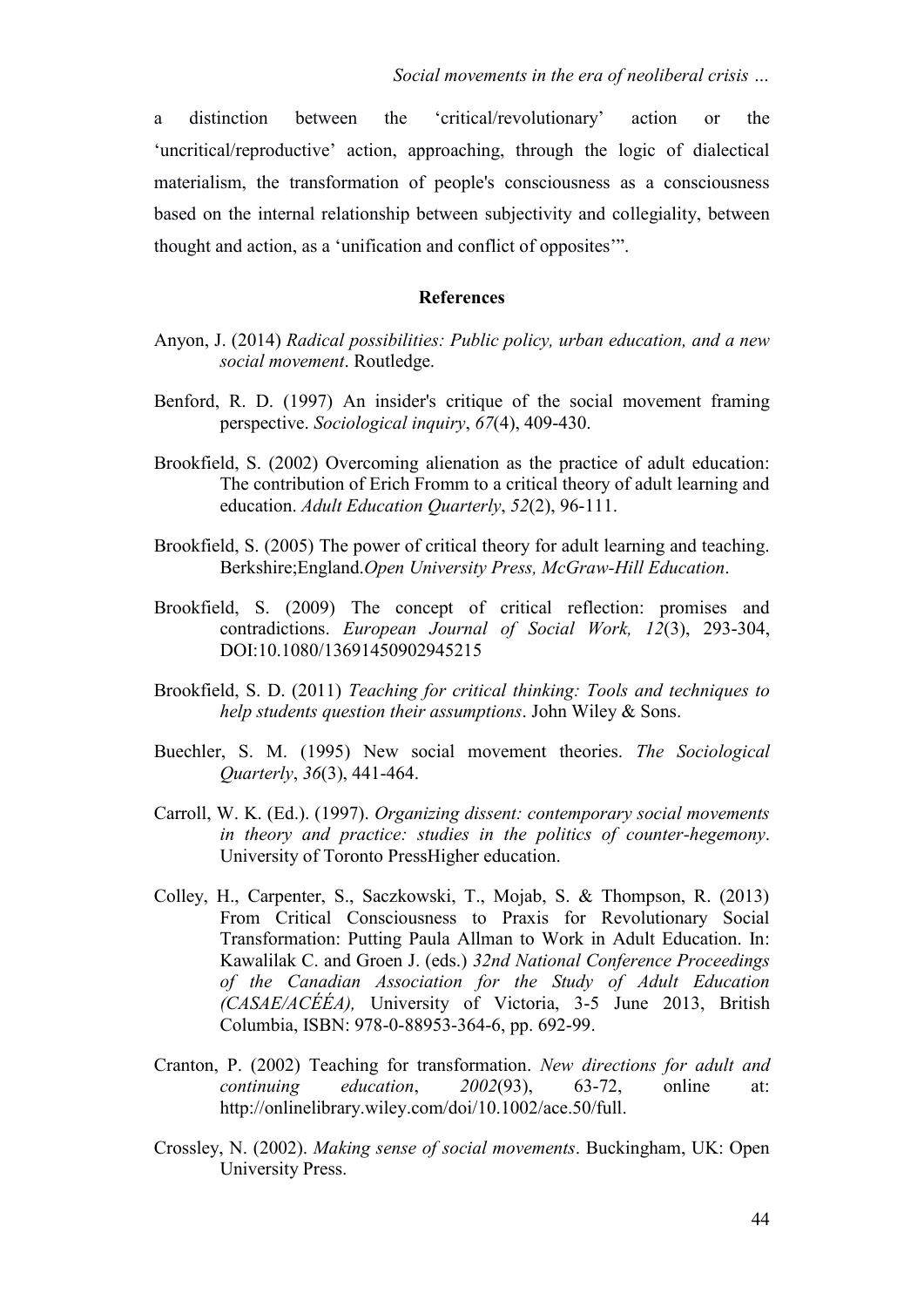- Diani, M. (1992) The concept of social movement. *The sociological review*, *40*(1), 1-25. online at: [http://journals.sagepub.com/doi/abs/10.1111/j.1467-](http://journals.sagepub.com/doi/abs/10.1111/j.1467-954X.1992.tb02943.x) [954X.1992.tb02943.x](http://journals.sagepub.com/doi/abs/10.1111/j.1467-954X.1992.tb02943.x)
- Elias L. J. & Merriam S. (2005) *Philosophical Foundations of Adult Education*. Malabar; Florida: Krieger Publishing Co (3rd ed).
- English, L., & Mayo, P. (2012) Learning with adults, a critical pedagogical introduction. Rotterdam: Sense Publishing.
- Finger, M. & Asún, J.M. (2001) *Adult Education at the Crossroads: Learning Our Way Out. Global Perspectives on Adult Education and Training.* United Kingdom; England: Palgrave.
- Foucault, M. (1982) The Subject and Power. *Critical Inquiry 8*(4), 777-795.
- Gioti, L. & Fourlas, D. (2014) The Impact of Educator's Transformational Leadership in Second Chance Schools (SCS) to the Perspective Transformation of Dysfunctional Assumptions of Learners. In Proceedings of 1st ESREA Conference *"Interrogating transformative processes in learning and education: An international dialogue – What's the point of transformative learning",* Athens, 27th-29th June 2014, pp. 274-284.
- Goodwin, J.(2005) Revolutions and Revolutionary Movements. In: *The Handbook of Political Sociology*, edited by T. Janoski, R. Alford, A. Hicks, and M. A. Schwartz. New York: Cambridge University Press.
- Gramsci, A. (1971) *Selections from the Prison Notebooks, (ed. & trns. Q. Hoare & G.Nowell Smith). London: Lawrence & Wishart.*
- Hall, B. L. (2006) Social movement learning: Theorizing a Canadian tradition. *Contexts of adult education: Canadian perspectives*, 230-238.
- Hall, B. L., Clover, D. E., Crowther, J., & Scandrett, E. (2011) Social movement learning: a contemporary re-examination.
- Hall, B., Clover, D., Crowther, J. and Scandrett, E. (Eds) (2012) *Learning and Education for a Better World: The Role of Social Movements.* Rotterdam and New York: Sense.
- Hill, D. Lewis, C. Maisuria, A. Yarker P. & Hill J. (2016) [Conservative](http://www.jceps.com/archives/3193)  [Education Reloaded: Policy, Ideology and Impacts in England.](http://www.jceps.com/archives/3193) *Journal for Critical Education Policy Studies, 14* (3). Online at: [http://www.jceps.com/archives/319.](http://www.jceps.com/archives/319)
- Holst, J. D. (2002) *Social Movements, Civil Society, and Radical Adult Education. Critical Studies in Education and Culture Series*. Bergin & Garvey, 88 Post Road West, Westport, CT 06881.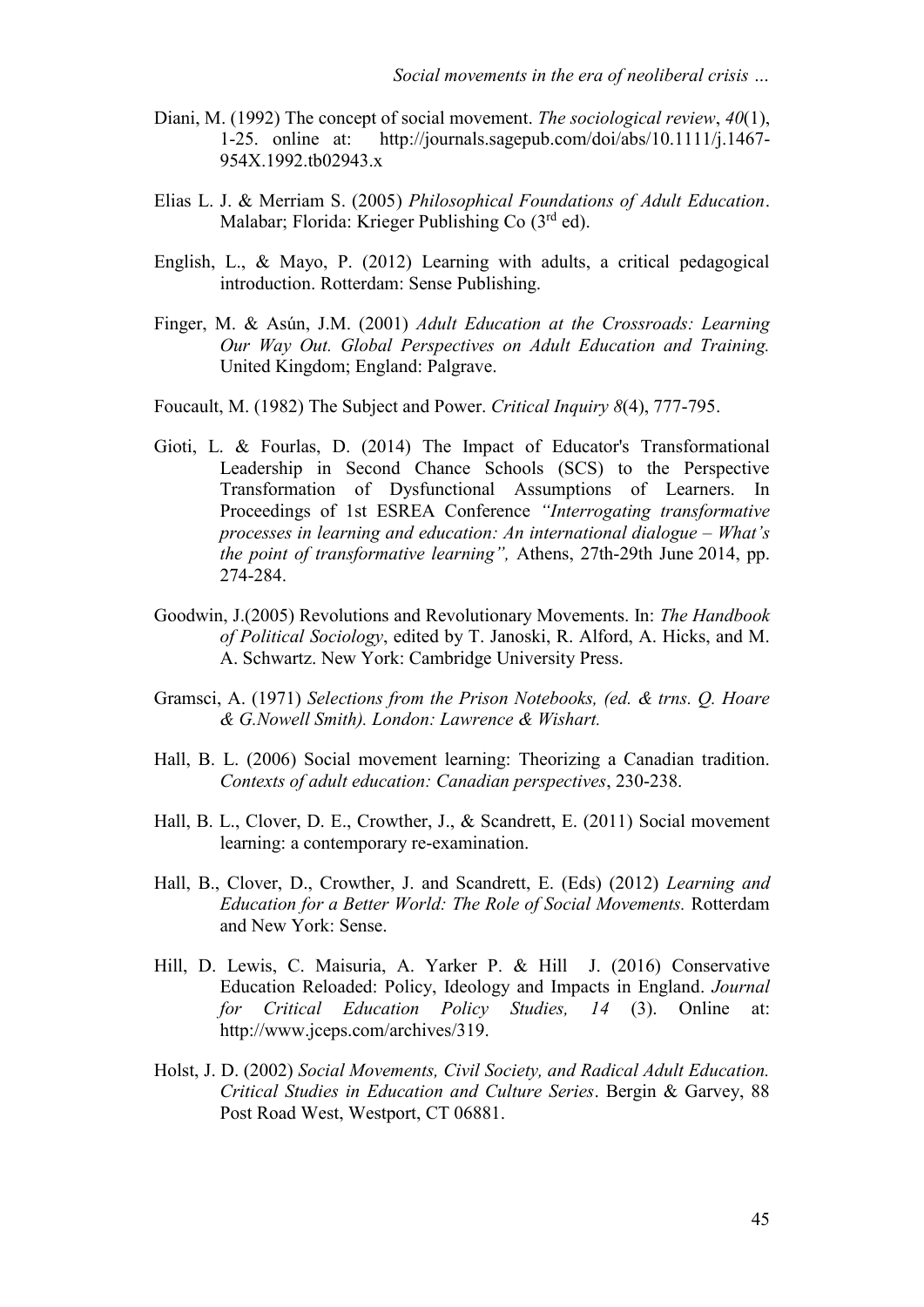- Keen, C. H., & Woods, R. (2016) Creating activating events for transformative learning in a prison classroom. *Journal of Transformative Education*, *14*(1), 15-33. online at: [http://journals.sagepub.com/doi/pdf/](http://journals.sagepub.com/doi/pdf/%2010.1177/1541344615602342)  [10.1177/1541344615602342](http://journals.sagepub.com/doi/pdf/%2010.1177/1541344615602342)
- Kilgore, D. (1999). Understanding learning in social movements: A theory of collective learning. *International Journal of Lifelong Education*, *18*(3), 191-202. online at: <http://www.tandfonline.com/doi/abs/10.1080/026013799293784>
- Kincheloe, J. L. & McLaren, P. L. (2005) Rethinking Critical Theory and Qualitative Research. In N. K. Denzin & Y. S. Lincoln (eds.), *Handbook of qualitative research* (pp. 279–313). Thousand Oaks, CA: Sage (3rd ed).
- Kokkos, A. (2010). Critical Reflection: A critical issue. online at: [http://www.adulteduc.gr/images/22kritikosstoxasmosenakrisimozitima.p](http://www.adulteduc.gr/images/22kritikosstoxasmosenakrisimozitima.pdf) [df.](http://www.adulteduc.gr/images/22kritikosstoxasmosenakrisimozitima.pdf) (in Greek)
- Mitsopoulou, Ch. (1994). The "common sense" in Gramsci. *Utopia, 11,* 77-93. Online at: [http://www.u-topia.gr/issues/11/77.](http://www.u-topia.gr/issues/11/77) (in Greek)
- Patelis, D. (2011) Crisis, occupation regime and University-Enterprise. *Modern Education, Part B, 16*4, 17-46. Online at: http://dias.library.tuc.gr/view/62522
- Pavlidis, P. (2003a). Education and everyday consciousness under the prism of Social Progress. *Modern Education, 131,* 89-99. Online at: [http://www.ilhs.tuc.gr/gr/syghroni\\_ekpedeusi\\_131132.htm](http://www.ilhs.tuc.gr/gr/syghroni_ekpedeusi_131132.htm) (in Greek)
- Pavlidis, P. (2003b). Education and everyday consciousness under the prism of Social Progress. *Modern Education, 132,* 93-102. Online at: [http://www.ilhs.tuc.gr/gr/syghroni\\_ekpedeusi\\_131132.htm](http://www.ilhs.tuc.gr/gr/syghroni_ekpedeusi_131132.htm) (in Greek)
- Mälkki, K. (2012) Rethinking disorienting dilemmas within real-life crises: The role of reflection in negotiating emotionally chaotic experiences. *Adult Education Quarterly*, *62*(3), 207-229. online at: <http://journals.sagepub.com/doi/abs/10.1177/0741713611402047>
- Mayo, M., Etmanski, C., Choudry, A., Clover, D., Hall, L.B. & Cameron, R. (2013) Critical Perspectives on Learning and Social Movements: Recent Global Scholarship. In: Kawalilak C. and Groen J. (eds.) *32nd National Conference Proceedings of the Canadian Association for the Study of Adult Education* (CASAE/ACÉÉA), University of Victoria, British Columbia, 3-5 June 2013, ISBN: 978-0-88953-364-6, pp. 680-81.
- McAdam, D., McCarthy J.D. and Zald N.M. (1988) Social Movements. In: Smelser N. (ed) *Handbook of Sociology,* 695-737. Newbury Park, CA: Sage Publications.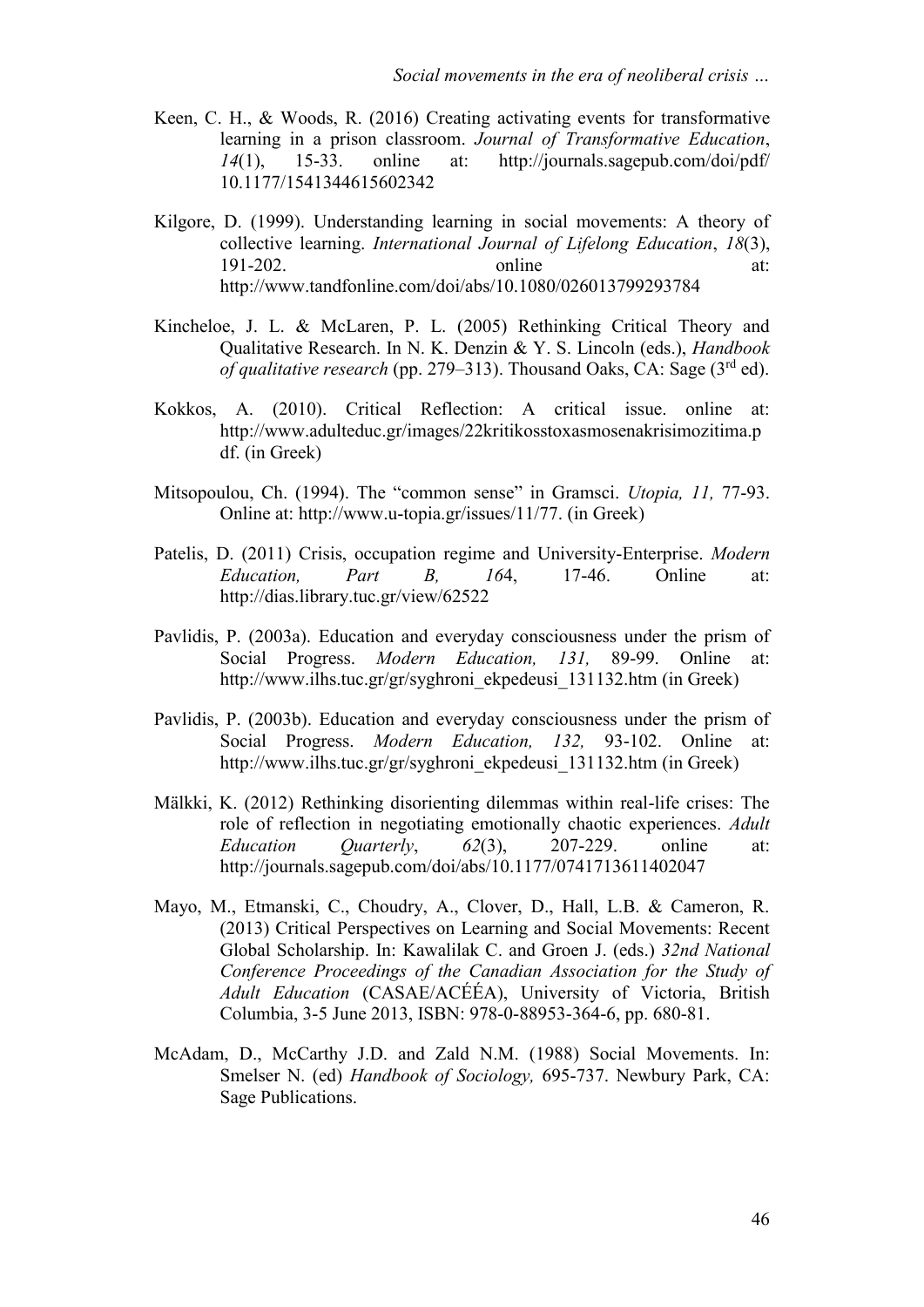- Merriam, S. B. (2010). Globalization and the role of adult and continuing education. *Handbook of adult and continuing education*, 401-409. online at: [http://firstliteracy.org/wp-content/uploads/2015/07/globalizationrole](http://firstliteracy.org/wp-content/uploads/2015/07/globalizationrole%20of%20adulted022015fl_gc.pdf)  [of adulted022015fl\\_gc.pdf](http://firstliteracy.org/wp-content/uploads/2015/07/globalizationrole%20of%20adulted022015fl_gc.pdf)
- Merriam, S.B. (2005) Adult learning. In: *The Encyclopedia of Adult Education*, Leona English (ed.), New York: Palgrave Macmillan Publishers, pp. 42- 48.
- Mezirow J. & Associates, (1990)*. Fostering Critical Reflection in Adulthood: A Guide to Transformative and Emancipatory Learning.* San Fransisco,CA: Jossey-Bass Publishers.
- Mezirow J. & Associates, (2000) *Learning as Transformation: Critical Perspectives on a Theory in Progress.* San Francisco, CA: Jossey-Bass Publishers (in Greek).
- Mezirow, J., (2003) Transformative learning as discourse. *Journal of transformative education, 1*(1), 58-63.
- Mezirow, J. (1998) On Critical Reflection. *Adult Education Quarterly, 48*(3), 185- 198. Retrieved [27.8.2005] from ERIC database.
- Mezirow, J., (1996) Beyond Freire and Habermas: Confusion. A response to Bruce Pietrykowski. *Adult Education Quarterly, 46*(4), 237-239. Retrieved [27.8.2005] from ERIC database.
- Mezirow, J., (1991) Transformative Dimensions of Adult Learning. San Francisco:Jossey-Bass.
- Mezirow, J. and ass., (2007). *Transformative Learning*. (A. Kokkos, Ed. G. Koulaouzidis, Trans.). Athens: Metaixmio [in Greek].
- Pavlidis, P. (2015) Social consciousness, education and transformative activity. *Journal for Critical Education Policy Studies (JCEPS)*, *13*(2).
- Preskill, S., & Brookfield, S. D. (2008) *Learning as a way of leading: Lessons from the struggle for social justice*. Jossey-Bass.
- Pring, R. (2004). *Philosophy of Education: Aims, Theory, Common Sence and Research.* London-New York: Continuum.
- Rogers, A. (2002) *Adult education,* (trns. Μ. Κ. Papadopoulou, Μ. Tomprou). S: Athens: Metaixmio. (2<sup>nd</sup> ed). (in Greek).
- Roy, C. (2013) Organizers of Cultural Events: Creating Community and Telling Stories of Resistance and Change. In: Kawalilak C. and Groen J. (eds.) *32nd National Conference Proceedings of the Canadian Association for the Study of Adult Education* (CASAE/ACÉÉA), University of Victoria, British Columbia, 3-5 June 2013, ISBN: 978-0-88953-364-6, pp.521-527
- Sawan, J. (2013) Understanding and Overcoming Alienation Through Anti-Poverty Organizing: Considerations From Two Case Studies in the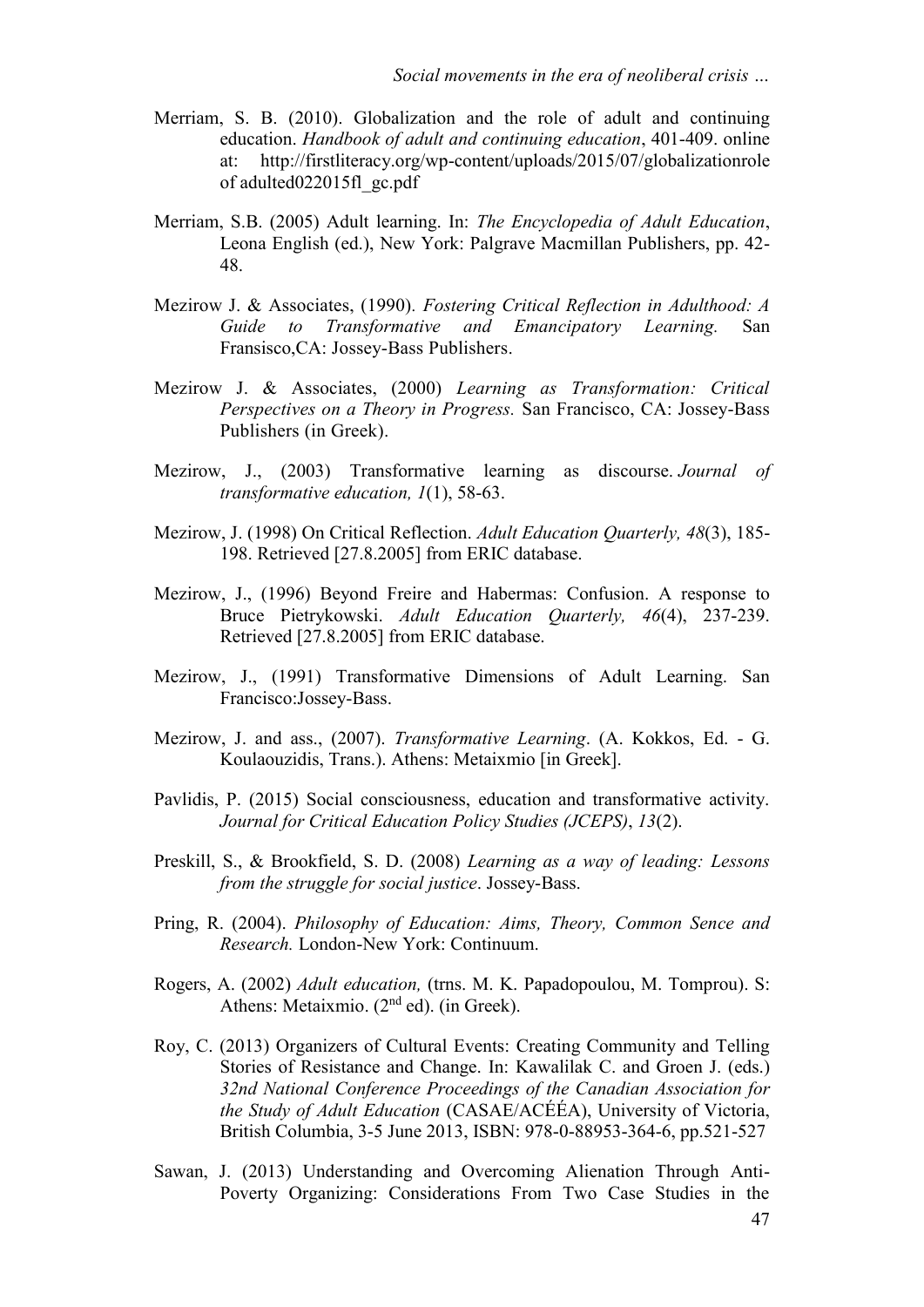Toronto-Area. In: Kawalilak C. and Groen J. (eds.) *32nd National Conference Proceedings of the Canadian Association for the Study of Adult Education* (CASAE/ACÉÉA), University of Victoria, British Columbia, 3-5 June 2013, ISBN: 978-0-88953-364-6, pp.543-48.

- Sleeter, C. E. (1996) Multicultural education as a social movement. *Theory into Practice*, *35*(4), 239-247.
- Sumner, J. (2013) Food for Thought and Action? Social Movement Learning and Food Movements. In: Kawalilak C. and Groen J. (eds.) *32nd National Conference Proceedings of the Canadian Association for the Study of Adult Education* (CASAE/ACÉÉA), University of Victoria, British Columbia, 3-5 June 2013, ISBN: 978-0-88953-364-6, pp.585-89.
- Taylor, V., Whittier, N., Morris, A. D., & Mueller, C. M. (1992) Collective identity in social movement communities: Lesbian feminist mobilization. *Social perspectives in lesbian and gay studies.* New York: Routledge, pp. 349-365. online at[:https://books.google.gr/books?hl=el&lr=&id=xdbc](https://books.google.gr/books?hl=el&lr=&id=xdbc%20AAAAQBAJ&oi=fnd&pg=PA349&dq=Taylor+V+Whittier+N+%26+Morris+AD+1992+%CF%83%CF%85%CE%B3%CE%B3%CF%81%CE%B1%CF%86%CE%AD%CE%B1%CF%82:Whittier&ots=T9v3ya_q49&sig=4ClmRRtUfK09Fq_zdzU9N1uF_aI&redir_esc=y#v=onepage&q&f=false)  [AAAAQBAJ&oi=fnd&pg=PA349&dq=Taylor+V+Whittier+N+%26+M](https://books.google.gr/books?hl=el&lr=&id=xdbc%20AAAAQBAJ&oi=fnd&pg=PA349&dq=Taylor+V+Whittier+N+%26+Morris+AD+1992+%CF%83%CF%85%CE%B3%CE%B3%CF%81%CE%B1%CF%86%CE%AD%CE%B1%CF%82:Whittier&ots=T9v3ya_q49&sig=4ClmRRtUfK09Fq_zdzU9N1uF_aI&redir_esc=y#v=onepage&q&f=false) [orris+AD+1992+%CF%83%CF%85%CE%B3%CE%B3%CF%81%CE](https://books.google.gr/books?hl=el&lr=&id=xdbc%20AAAAQBAJ&oi=fnd&pg=PA349&dq=Taylor+V+Whittier+N+%26+Morris+AD+1992+%CF%83%CF%85%CE%B3%CE%B3%CF%81%CE%B1%CF%86%CE%AD%CE%B1%CF%82:Whittier&ots=T9v3ya_q49&sig=4ClmRRtUfK09Fq_zdzU9N1uF_aI&redir_esc=y#v=onepage&q&f=false) [%B1%CF%86%CE%AD%CE%B1%CF%82:Whittier&ots=T9v3ya\\_q49](https://books.google.gr/books?hl=el&lr=&id=xdbc%20AAAAQBAJ&oi=fnd&pg=PA349&dq=Taylor+V+Whittier+N+%26+Morris+AD+1992+%CF%83%CF%85%CE%B3%CE%B3%CF%81%CE%B1%CF%86%CE%AD%CE%B1%CF%82:Whittier&ots=T9v3ya_q49&sig=4ClmRRtUfK09Fq_zdzU9N1uF_aI&redir_esc=y#v=onepage&q&f=false) [&sig=4ClmRRtUfK09Fq\\_zdzU9N1uF\\_aI&redir\\_esc=y#v=onepage&q&](https://books.google.gr/books?hl=el&lr=&id=xdbc%20AAAAQBAJ&oi=fnd&pg=PA349&dq=Taylor+V+Whittier+N+%26+Morris+AD+1992+%CF%83%CF%85%CE%B3%CE%B3%CF%81%CE%B1%CF%86%CE%AD%CE%B1%CF%82:Whittier&ots=T9v3ya_q49&sig=4ClmRRtUfK09Fq_zdzU9N1uF_aI&redir_esc=y#v=onepage&q&f=false) [f=false](https://books.google.gr/books?hl=el&lr=&id=xdbc%20AAAAQBAJ&oi=fnd&pg=PA349&dq=Taylor+V+Whittier+N+%26+Morris+AD+1992+%CF%83%CF%85%CE%B3%CE%B3%CF%81%CE%B1%CF%86%CE%AD%CE%B1%CF%82:Whittier&ots=T9v3ya_q49&sig=4ClmRRtUfK09Fq_zdzU9N1uF_aI&redir_esc=y#v=onepage&q&f=false)
- Taylor, W. E. (2007) Analyzing research on the theory of Transformative Learning. In J. Mezirow, and ass. T*ransformative Learning* (pp.309-348), (A. Kokkos, Ed. - G. Koulaouzidis, Trans.). Athens: Metaixmio [in Greek].
- Torres, C. A. (2011) Dancing on the deck of the Titanic? Adult education, the nation-state, and new social movements. *International Review of Education, 57* (1-2), 39-55.
- Winch C., & Gingell, J. (1999) *Key Concepts in the Philosophy of Education.* New York: Routledge.
- Zald, M. (2000) Ideologically structured action: An enlarged agenda for social movement research. *Mobilization: An International Quarterly*, *5*(1), 1- 16.
- Zald, M. N., & McCarthy, J. D. (1979) Social movement industries: Competition and cooperation among movement organizations. online at: [https://deepblue.lib.umich.edu/bitstream/handle/2027.42/50975/201.pdf?](https://deepblue.lib.umich.edu/bitstream/handle/2027.42/50975/201.pdf?sequence=1) [sequence=1](https://deepblue.lib.umich.edu/bitstream/handle/2027.42/50975/201.pdf?sequence=1)
- Zielińska, M., Kowzan, P., & Prusinowska, M. (2011) Social movement learning: From radical imagination to disempowerment?. *Studies in the Education of Adults, 43*(2), 251-267. online at: <http://www.tandfonline.com/doi/abs/10.1080/02660830.2011.11661616> [21/1/2016]